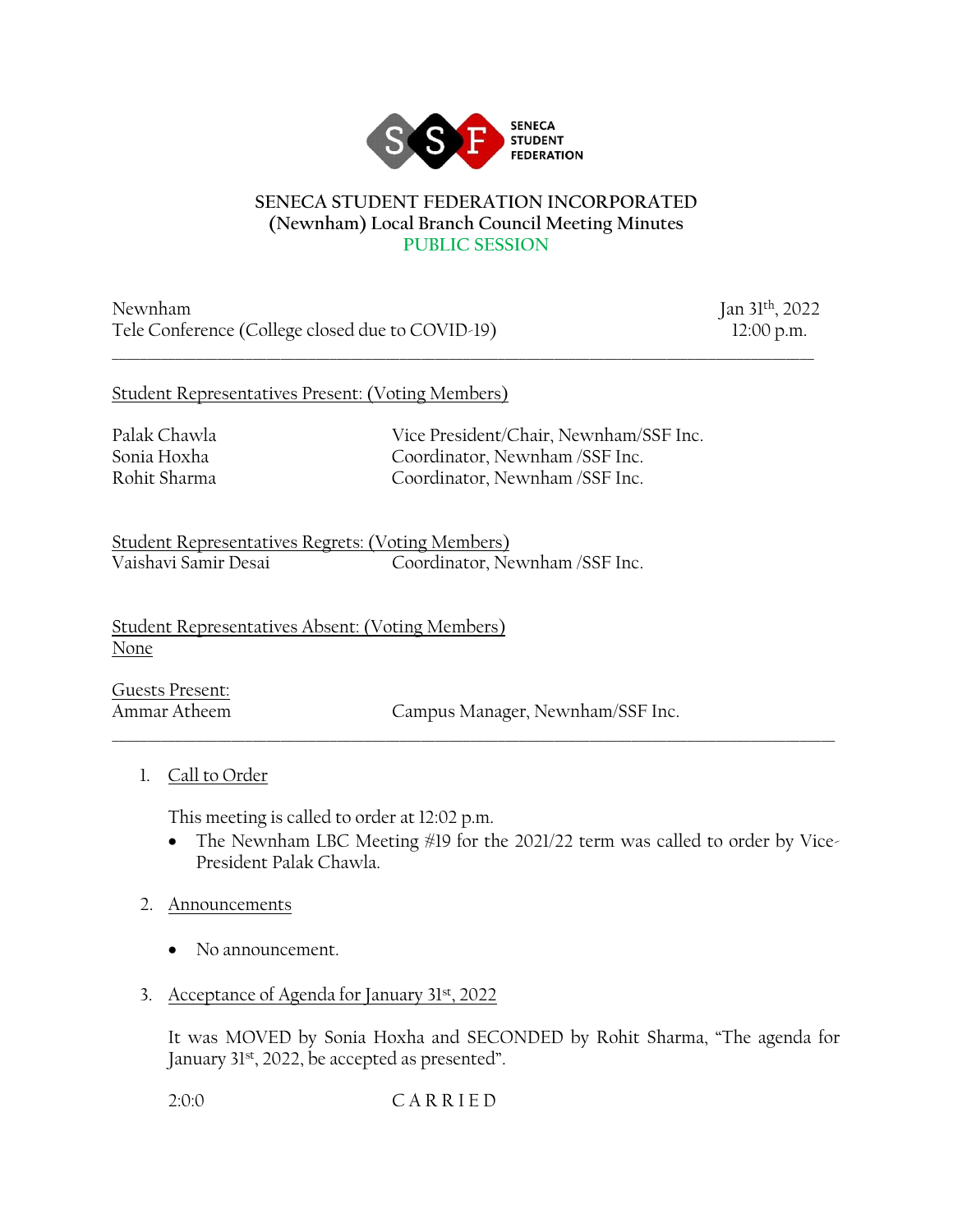4. Confirmation of Minutes for Jan 19th, 2022

It was MOVED by Sonia Hoxha and SECONDED by Rohit Sharma, "to accept December 14th, 2022, meeting minutes as presented".

2:0:0 C A R R I E D

- 5. Business
- a) Council Updates
- Palak asks the question about the clubs and Sonia explained about promoting clubs.
- Palak also mentioned to promote the elections as it is council's responsibility to make sure that the
- Rohit mentioned about the advocacy issues regarding grades and fees due date.
- Palak mentioned about the faculty working for helping students.
- Palak mentioned about the class visits.
- Palak mentioned about the gift card regarding class visited which will be given to the student in the class visit.

## b) Class Visit Discussions

- Central has started the motion for the gift card giveaways during class visits.
- Palak will start to assign class visits by the end of January to all the coordinators. She is trying to distribute it in more precise manner.

## c) Advocacy Discussions

- There was no serious advocacy received by the coordinators in the month of Jan.
- d) Other Business

None

- 6. Member's report
	- It will be due on the 10th of each month; for January, it will be on 10<sup>th</sup> February.

## 7. Assistance needed from Manager

- None
- 8. Items to be taken to the Central Level